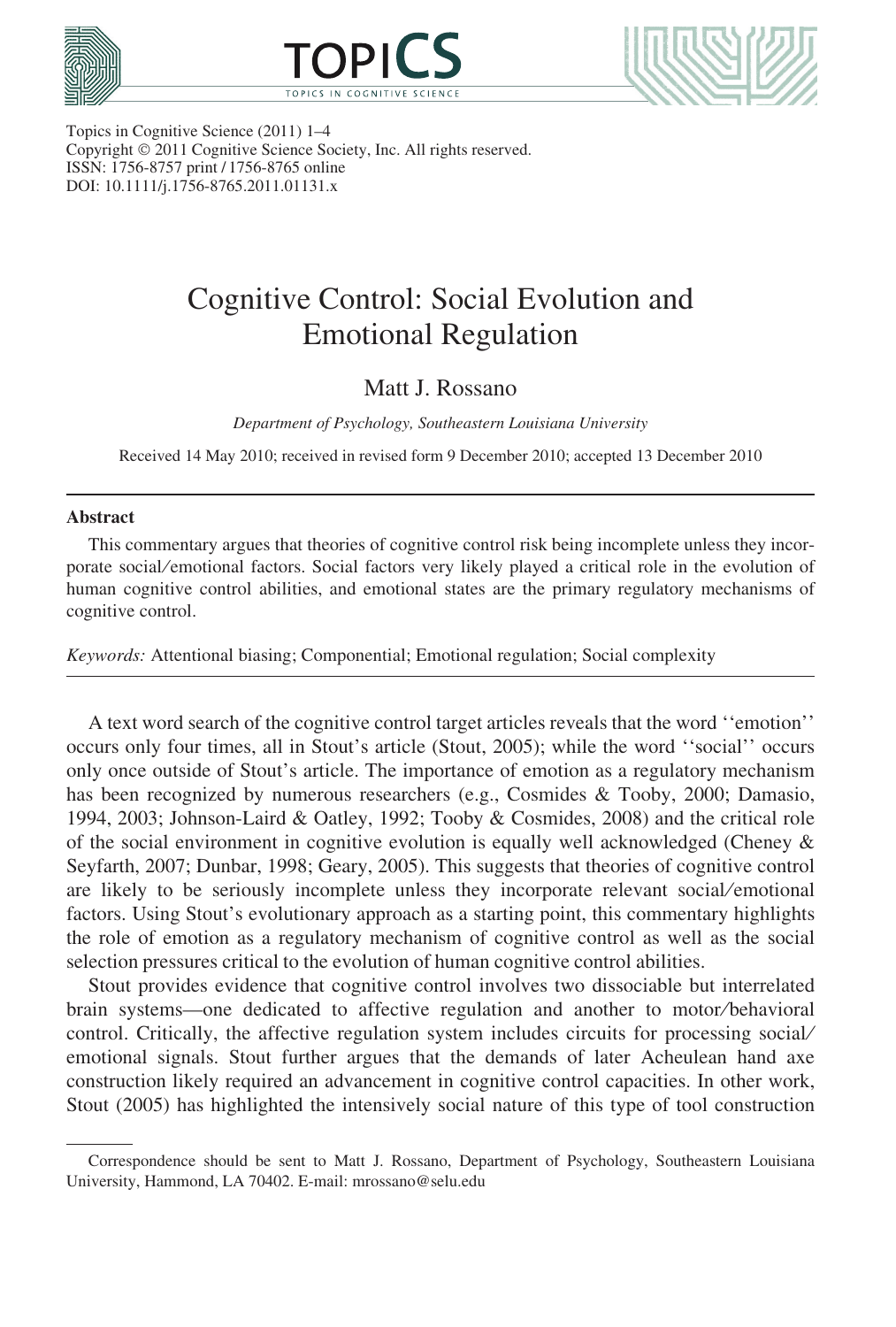using the adze-making of the Langda villagers of West Papua, Indonesia as an ethnographic model. When traditional people make tools similar to Acheulean hand axes, it is embedded within a larger social context carrying important cultural, symbolic, and religious significance. Whatever cognitive control processes are involved in stone tool construction, they are importantly linked to the social context of their expression.

This ethnographic evidence is complemented by comparative evidence from nonhuman primates: In the field, the social context plays a vital role in how attention is allocated and what responses are selected. For example, vervets carefully attend to and model the problem-solving actions of related females but not unrelated males (van de Waal, Renevey, Favre, & Bshary, 2010). Similarly, when in the company of three or more males, female chimpanzees respond aggressively to threatening sounds. However, when two or fewer males are present, they silently retreat (Hauser, 2000, pp. 159–160).

These are but a few examples supporting the hypothesis that the social world very likely represented the most demanding venue for our ancestors' deployment of cognitive control. Getting along with others, learning from others, manipulating and cooperating with others were the chief selective forces shaping our ancestors' cognitive control abilities. The close connection between the social context and one's emotional state raises the possibility that emotions were one of the targets of social selection pressures because emotions facilitate cognitive control. Female chimpanzees select a different response when in the company of males because they are in a different emotional state compared to when they are surrounded by females.

This is certainly true of humans. When angry or excited, humans visually attend to and selected images pertaining to rewards. When fearful, they attend to and select threatening images (Ford et al., 2010). The authors of this research suggest that both anger and excitement motivate approach behaviors aimed at exploiting potential opportunities for rewards. However, they may do so using different social tactics: Anger facilitates reward acquisition through social competition, whereas excitement does so through cooperation. The increased complexity of the human social world very likely selected for more sophisticated emotional states because those states enhance cognitive control capacities, allowing humans to better manipulate what others' thought about us.

For example, chimpanzees appear to be vengeful but not spiteful (Jensen, Call, & Tomasello, 2007). In other words, their moralistic retaliation is generally directed at others who have caused them direct harm, not necessarily at those who have violated fairness norms. This is in sharp contrast to humans who readily inflict personally costly punishments on norm violators. Righteous anger, vindictiveness, and spitefulness appear to be uniquely human social emotions leading to moralistic forms of aggression that signal to others our commitment to enforcing fair behavior. Similarly, shame in humans appears to take on varied and uniquely human forms depending on the social context of one's "failure" (Fessler, 2007).<sup>1</sup>

Emotions exert their regulatory control by adaptively coordinating various and potentially conflicting cognitive subsystems (e.g., Cosmides & Tooby, 2000; Tooby & Cosmides, 2009). This coordination is most critical at decision points in the ongoing information processing stream where limited cognitive resources must be directed at particular signals, interpretative inferences, or action patterns from among an array of competing alternatives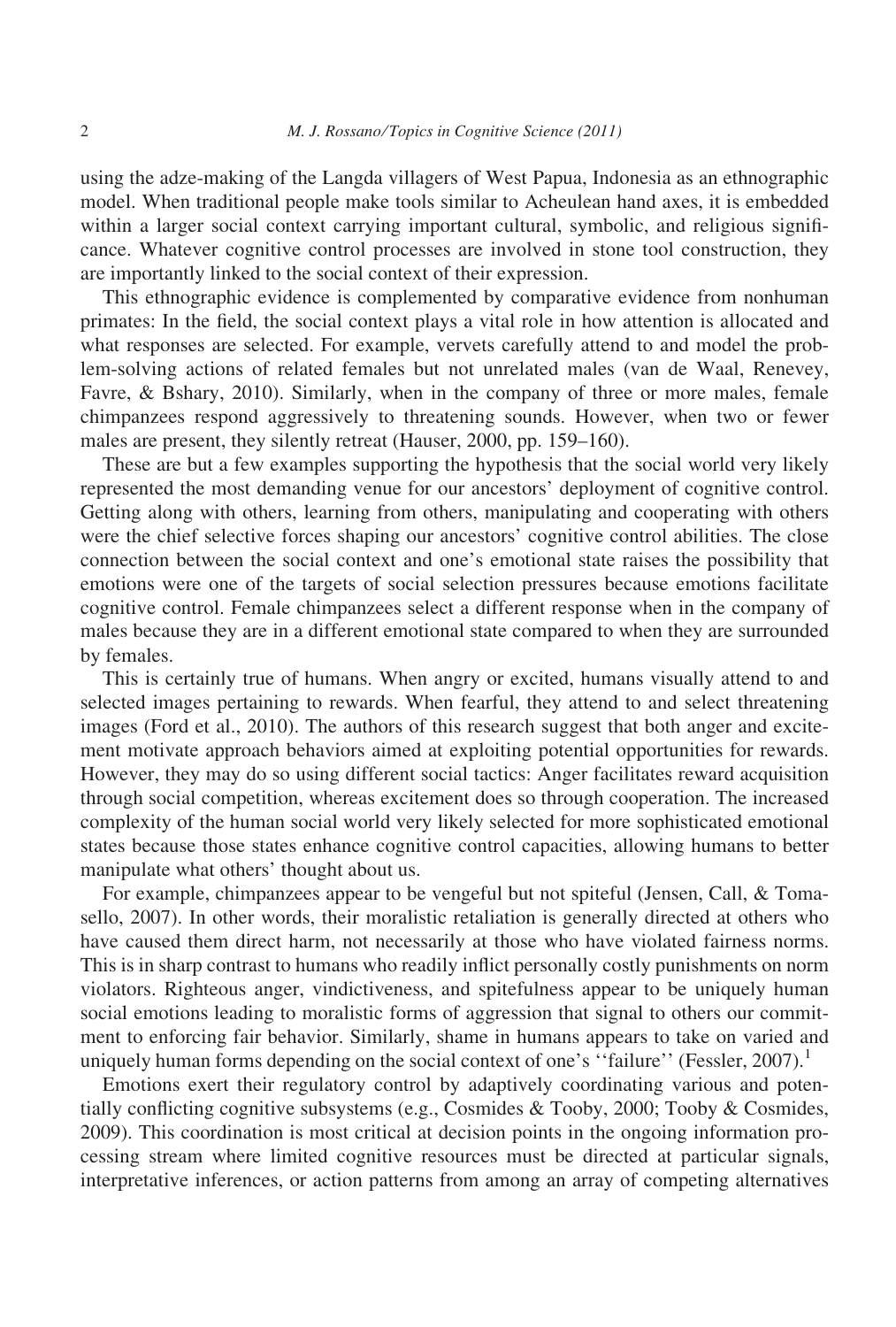(Johnson-Laird & Oatley, 1992). Natural selection would have favored emotional states linked to overall patterns of perceptual, inferential, memorial, and behavioral activity most likely to produce favorable fitness outcomes under various environmental (social) conditions.

If emotions are ''choice-point biasing mechanisms'' then, consistent with componential approaches to cognitive control, one ought to be able to tease apart how and when different emotional states direct specific control processes. For example, the Ford et al. (2010) study found evidence that fear increased attention to threats without affecting reward processing. A reverse pattern was true for excitement. Thus, these emotions involved reciprocal patterns of attentional biasing, suggesting that the specific regulatory effects of different emotions are separable and distinct, and amenable to manipulation and study.

Among the target articles, Lenartowicz et al. address the issue of the extent to which hypothesized cognitive control functions are realized in neurological systems. They find evidence for a largely right-lateralized control function involving working memory and response inhibition. Negative emotional states are known to be more strongly right- than left-lateralized especially in the ventromedial prefrontal cortex (see Damasio, 2003, p. 62). A reasonable hypothesis would be that certain negative emotional states (e.g., fear and anger) trigger context-adaptive control functions associated with working memory (e.g., task maintenance) and response inhibition. Likewise, the performance monitoring function discussed in Alexander and Brown's PRO theory would be emotionally driven—that is, different emotional states (e.g., satisfaction, confusion, frustration) would prompt the system to maintain, strengthen, or potentially alter a goal representation.

Other more general implications of this approach may be that (a) we are never in a nonemotional state, and (b) the lack of a coherent emotional state (either through boredom or fatigue) is the arch-enemy of cognition control.

#### Note

1. The complexity of an emotion may also have important cognitive control implications. Fessler (2007) argues that in humans shame has evolved into two forms: (a) a simpler ancestral form shared with nonhuman primates triggered by the recognition of subordinate status; (b) a more complex recent form that involves the recognition of having failed to live up to shared moral standards. Subordinate shame implies that attention is focused on one's place in the social hierarchy. Moral shame implies that attention is focused on how others' view the self relative to a commonly held moral framework and on the need for reputational repair. Both ''theory of mind'' and expanded working memory capacity (needed to hold one's action, the moral standard, and others' perspective on the self simultaneously in consciousness) would probably be a necessity for moral shame, but not subordinate shame. By contrast, evolutionarily older and ''simpler'' emotions such as fear or anger would likely be less resource intensive and have potentially fewer varied effects on attentional processes and other aspects of cognitive control.